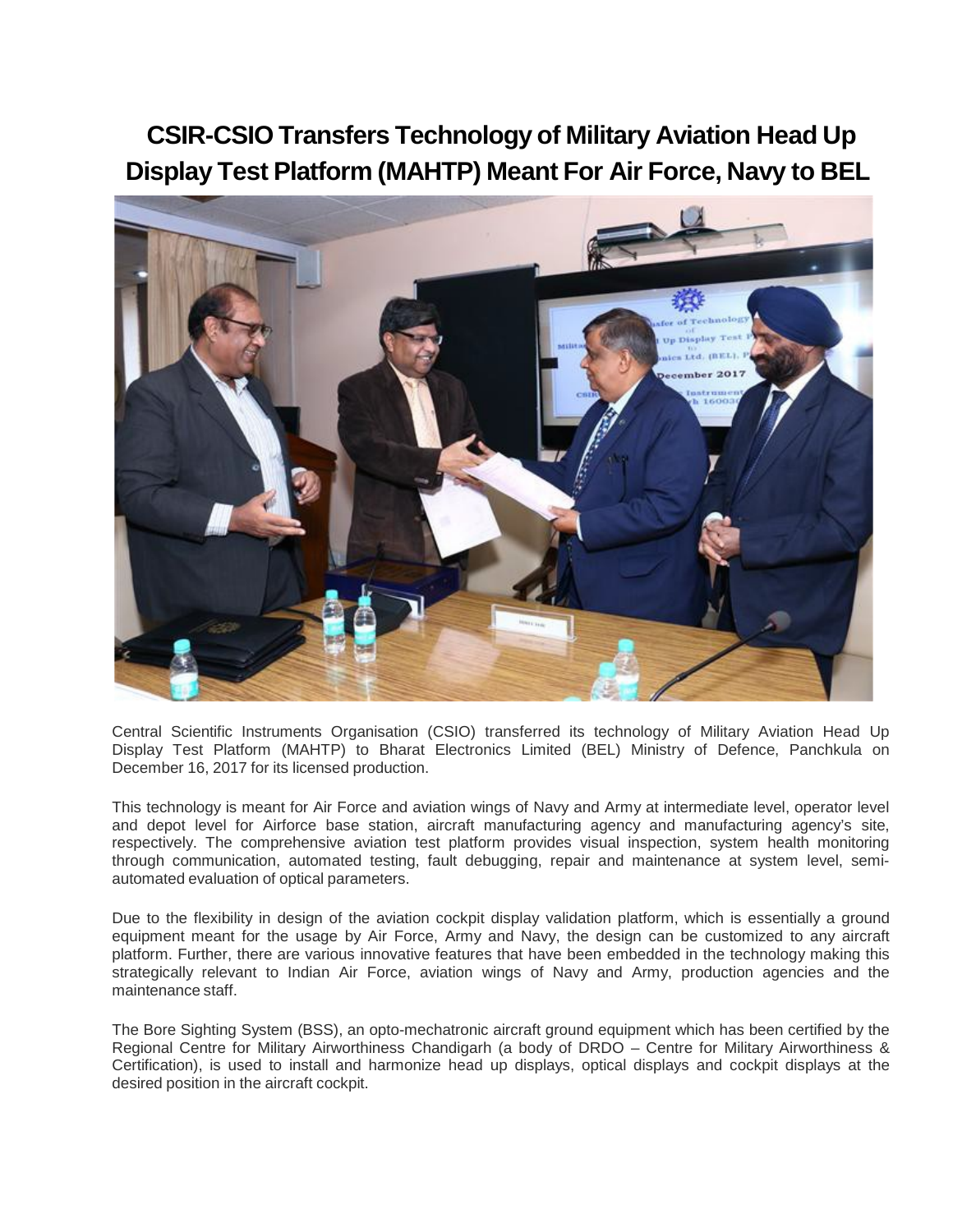Its indigenization has saved several crores of foreign currency and its modular configuration provides an option to customize the design further for any aircraft platform. Its technology is under licensed production at BEL, Ministry of Defence, Panchkula.

The key advantage of BSS technology is the accuracy for a target distance of 60m, which implies the target positioning through head up display and optical display units would be within 10 feet for a distance of 10km.

The scientists at the CSIO feel the development of this technology package will also help in establishing selfreliance in strategic sector and is in line with the Make in India' and 'Innovate in India' initiatives. Each aircraft squadron would require one set of MAHP and BSS and hence an estimated Forex saving of around Rs 50 Crores per aircraft type is estimated.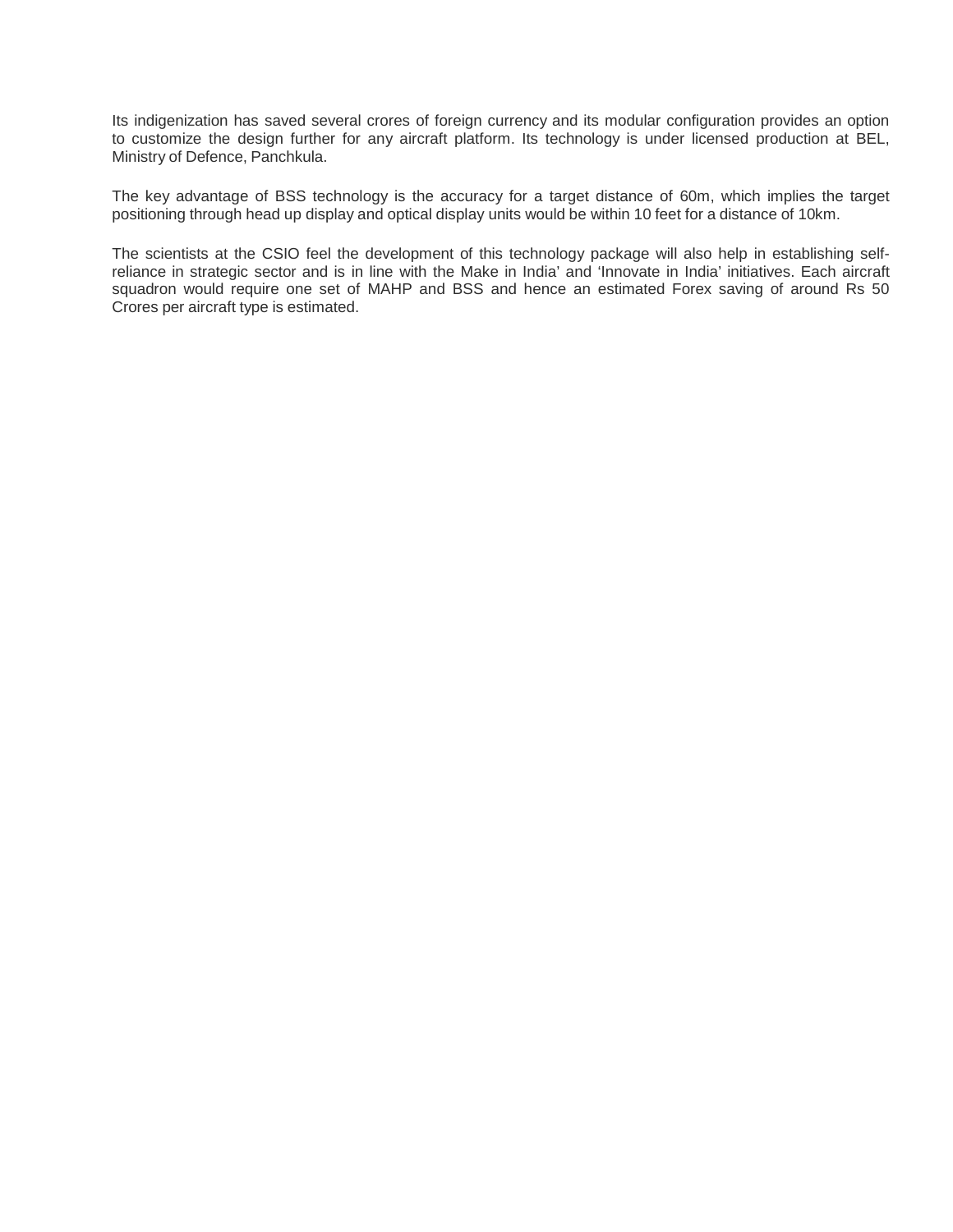## **Chandigarh (Face2News)**

CSIR-CSIO has been pioneer in design and development of aircraft displays with variants of Head Up Displays (HUD), the prime flight display responsible for displaying aircraft, flight, navigation, target and weapon information to the aircraft pilot in forward view superimposed on the forward scene viewed by the pilot, developed namely HUD Mk1, HUD Mk1N, HUD Mk1-NP, HUD H Series for Light Combat Aircraft (LCA) Air Force, Tejas Navy, Naval LCA Prototype and the Intermediate Jet Trainer Aircrafts, respectively. Development of these vital equipment has been an achievement placing India in select list of countries capable of such a complex technology.





Now the CSIR's Chandigarh based National Laboratory CSIR-CSIO has come up with the Indigenisation of "Aviation Cockpit Display Validation Platform - ACDVP" comprising Bore Sighting System and Military Head Up Display Test Platform (MAHTP), which provides optical harmonization, complete optical and electrical functional testing of Head Up Display Variants, Optical Display Units, Gun Sights, Bore Sighting Tool for Laser Ranger & Marked Target Seeker, etc. for fighter aircrafts (fixed and rotary wing) for pre-flight clearance, post-flight analytics, testing and calibration as well as for military ground based optical displays. It facilitates harmonization of Head Up Display, Optical Sights, Holographic Optical Sights, Gun Sights and Optical Displays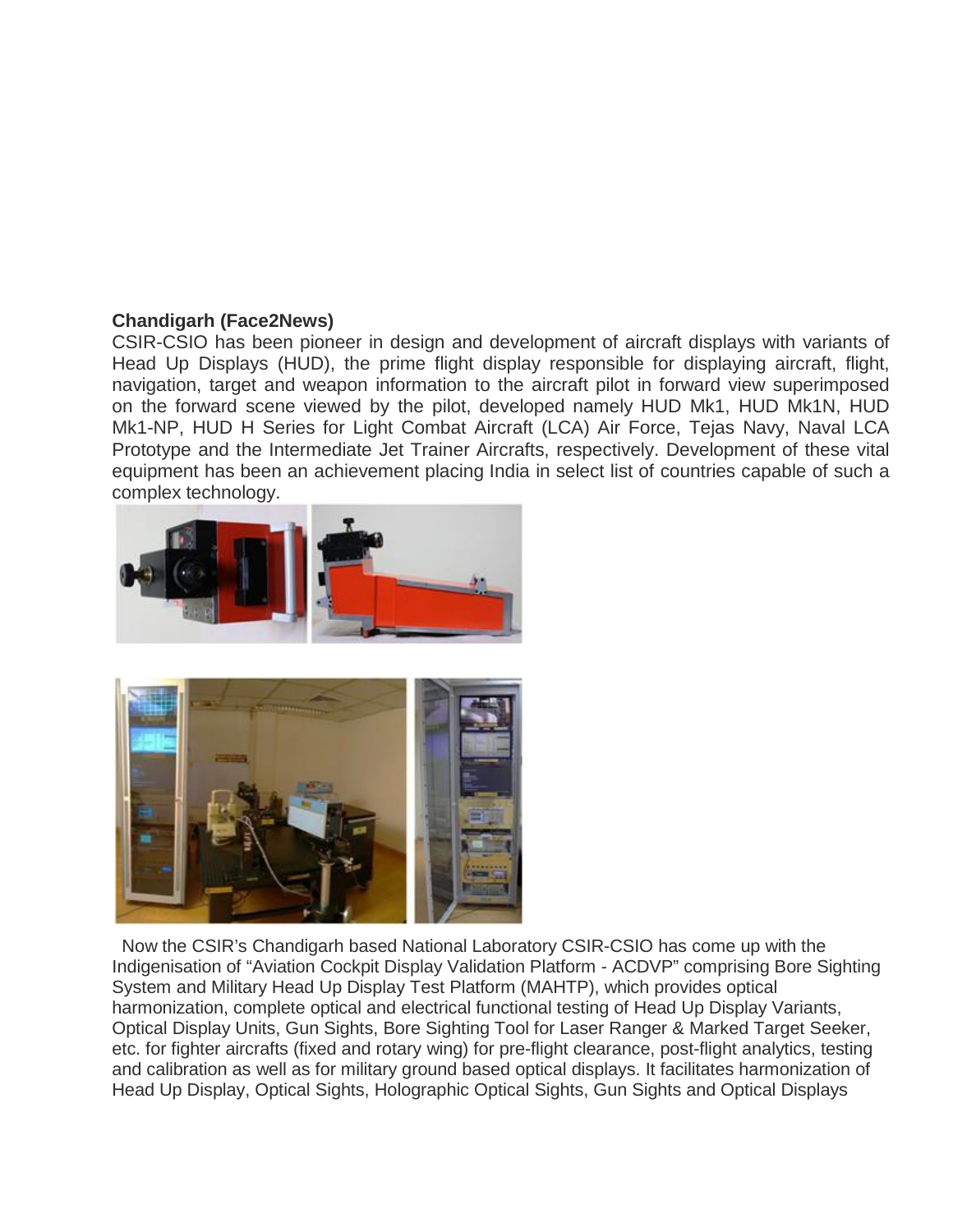with aircraft or desired axis for harmonization error correction within 1mR. The MAHTP provide pre and post-flight detailed functional checks at Intermediate and Operator Level and post-flight analytics and diagnostics at Depot level.

Due to the flexibility in design and modular configuration of the Aviation Cockpit Display Validation Platform, which is essentially a ground equipment meant for usage by Air Force, Army and Navy, the design can be customized to any aircraft platform. Further, there are various innovative features that have been embedded in the technology making the technology strategically relevant to Indian Airforce, Aviation Wings of Navy and Army, Production Agencies and the Maintenance Staff.

The technology of Military Aviation Head Up Display Test Platform (MAHTP), transferred today to Bharat Electronics Limited, Ministry of Defence, Panchkula for its licensed production,is meant for Air Force and Aviation Wings of Navy and Armyat Intermediate Level (I-Level), Operator Level (O Level) and Depot (D) Level for Airforce Base Station, Aircraft Manufacturing Agency and Manufacturing Agency's Site, respectively. The comprehensive aviation test platform provides visual inspection, system health monitoring through communication, automated testing, fault debugging, repair and maintenance at system level, semi-automated evaluation of optical parameters like parallax error, binocular disparity, photometric characteristics, field of view, camera, etc, and calibration.

The Bore Sighting System (BSS), an opto-mechatronic aircraft ground equipment which has been certified by the Regional Centre for Military Airworthiness Chandigarh (a body of DRDO

– Centre for Military Airworthiness & Certification), is used to install and harmonize head up displays, optical displays and cockpit displays at the desired position in the aircraft cockpit with reference to the aircraft axis (Fuselage Reference Line) ensuring harmonisation within 1mR. Its indigenization has saved several crores of foreign currency and its modular configuration provides an option to customize the design further for any aircraft platform. Its technology is under licensed production at Bharat Electronics Limited, Ministry of Defence, Panchkula.

The key advantage which the innovative technology of Bore Sighting System provides is the harmonisation accuracy of 1mR for a target distance of 60m achieved through the design of telescope optics, precision mechanical assembly along with fine motorized control and alignment of both axes within 6 secs, meaning thereby that the target positioning through head up display and optical display units would be within 10 feet for a distance of 10 kms. The technology of MAHTP ensures accurate and repeatable parallax measurements within 6 secs for horizontal movement of 200 mm and 100 mm of vertical movement, and Positional accuracy measurements in single setup within 6 secs, Brightness measurements from 2fL to 20000fL for background varying from 0fL to 12000fL achieved through use of neutral density optical filters and customized motorised mounts and thus manage contrast ratio measurements, and Correction of geometric errors within the specified limits achieved through customised test patterns, measurement methodology, precision optical equipment used and the precision mechanical movements and assembly.

## **Bore Sighting System Military Head Up Display Test Platform**

The MAHTP also enables Real time reporting of faults for isolation of faults in real time at components level, User friendly graphical user interface for programmable symbology and test pattern generation at various writing speeds with handshake and Simulation of head motion box achieved through precision x-y-z slide movement. In addition, MAHTP also facilitates pre and post flight analytics, clearance and harmonisation. By its construction and